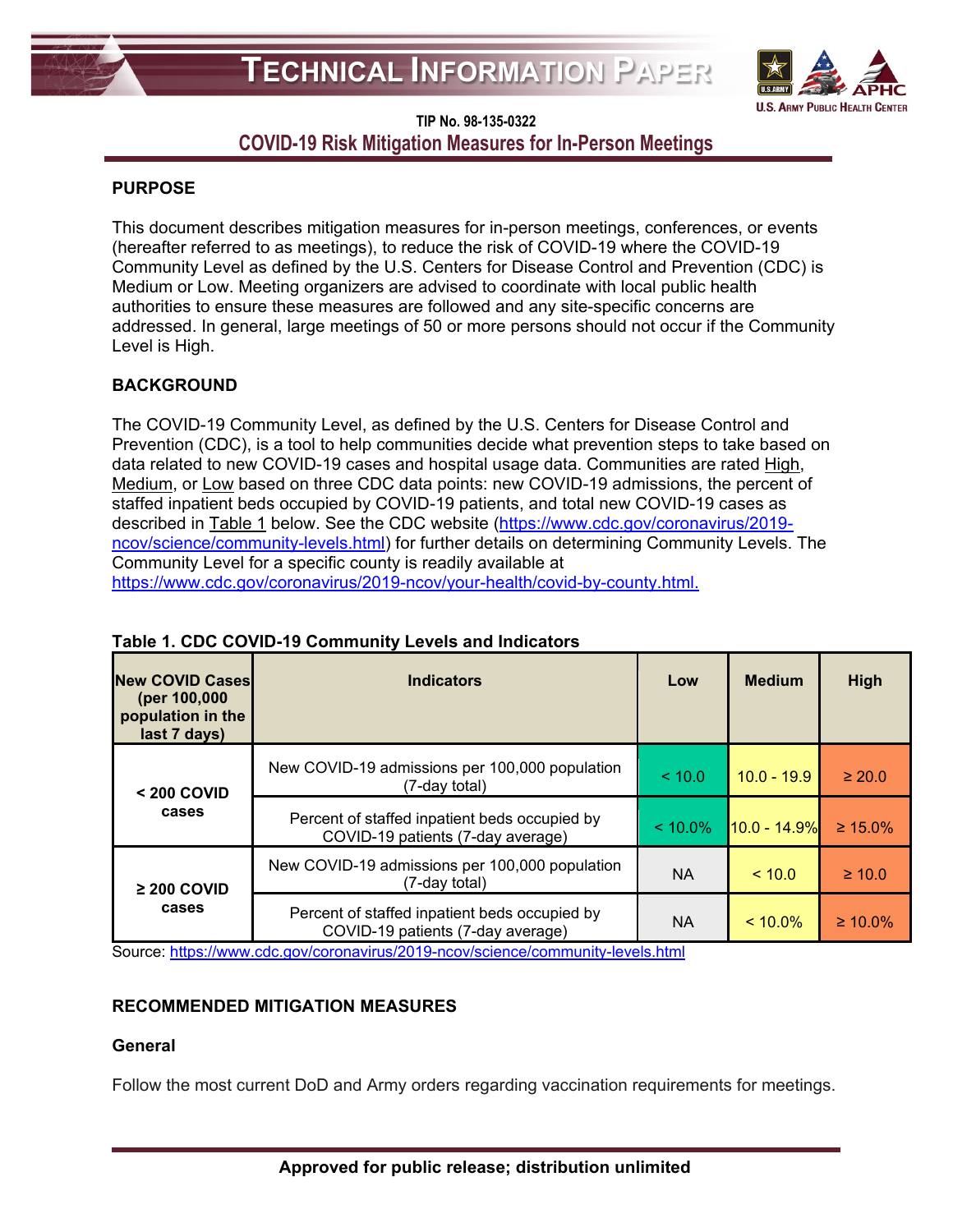At all COVID-19 Community Levels, installations must follow the most stringent state, local, or installation protective measures and must follow any additional requirements based on the installation Health Protection Condition (HPCON) level. Commanders and meeting organizers may choose to implement more stringent (protective) measures than are required by the CDC Community Level. Meeting organizers should review applicable state and local regulations regarding in-person meetings. If the in-person meeting is on a military installation, review installation policies on in-person meetings and recommendations for isolation and quarantine for restriction of movement (ROM) for travelers. Understand that these regulations may change rapidly depending on local epidemiology or other factors.

During travel to and from the meeting, individuals should practice non-pharmaceutical interventions (NPIs), including maintaining social distancing (6-ft minimum), wearing enhanced masks, washing hands often or using alcohol-based hand sanitizer, and practicing good personal hygiene.

Individuals with underlying medical conditions that place them at high risk for severe illness from COVID-19 should consult with their personal healthcare provider before deciding whether to participate in any in-person meeting.

Provide hand washing or hand sanitizer stations throughout the meeting site.

Screen all individuals for COVID-19 signs and symptoms prior to entry to the meeting. If symptoms are present, do not allow the individual to enter the meeting. Temperature screening is not advised in a non-medical setting.

Ensure ventilation (HVAC system), including heating or air-conditioning, has been optimized to reduce the potential for SARS-CoV-2 transmission with increased air changes per hour.

Designate a meeting point of contact (POC) and identify a local POC (i.e., installation public health, county public health) to respond to specific local COVID-19-related issues and questions. Communicate this information at the beginning of the meeting. Provide handouts or wallet cards with POC information to local installation medical providers to facilitate communication and reporting if an individual develops symptoms consistent with COVID-19.

Minimize the number of personnel assigned to common spaces, maximize their physical distance apart, and maximize available ventilation. For lodging, people should have their own room and bathroom facilities, if possible. For hotels, to the extent possible, guests should be in the same wing/floor of the hotel to minimize contact with other guests.

Masks/respirators are not required at the Low of Medium COVID-19 Community Level, but remind attendees that they may choose to wear a mask if they wish to reduce their risk of exposure and infection. APHC recommends following the most current CDC guidance on masking [\(https://www.cdc.gov/coronavirus/2019-ncov/prevent-getting-sick/types-of-masks.html\)](https://www.cdc.gov/coronavirus/2019-ncov/prevent-getting-sick/types-of-masks.html). The use of N95, KN95, or KF94 masks (i.e., respirators) is preferred when such masks are available. An alternative is using a three-layer mask. These types of masks offer better protection than paper or cloth single-layer masks. Meeting organizers should provide enhanced masks (N-95/KN-95 respirators or triple-layer masks) for onsite optional use by meeting attendees, where they did not bring a respirator/mask but feel more comfortable wearing one.

Whenever possible, limit the number of attendees or increase the space available to keep the density of personnel as low as possible. This allows space for social distancing and increases